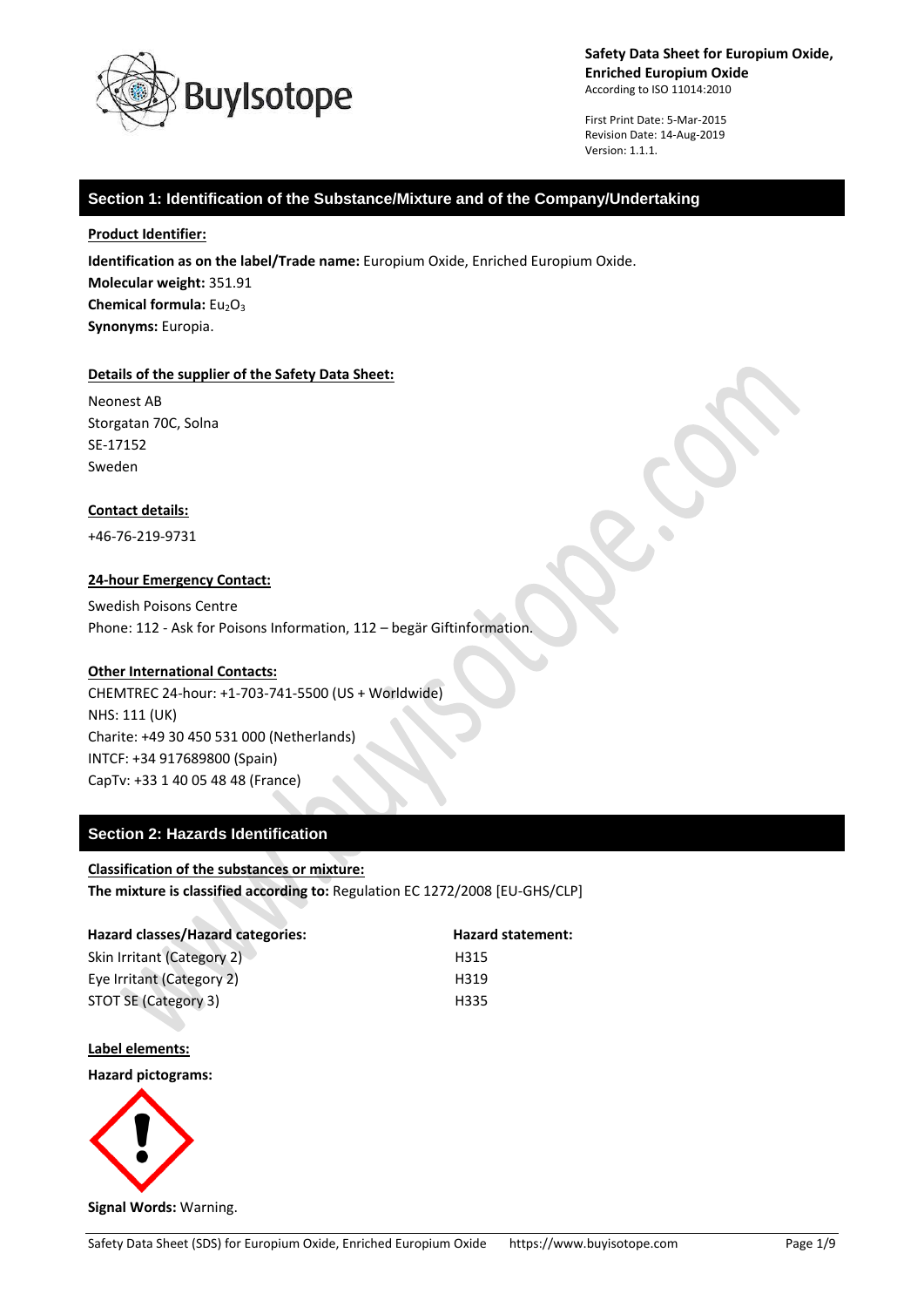

First Print Date: 5-Mar-2015 Revision Date: 14-Aug-2019 Version: 1.1.1.

#### **Hazard Statements:**

H315 Causes skin irritation. H319 Causes serious eye irritation. H335 May cause respiratory irritation. **Precautionary Statements:** P270 Do not eat, drink or smoke when using this product. P302 + P352 IF ON SKIN: Wash with plenty water. P304 + P340 IF INHALED: Remove person to fresh air and keep comfortable for breathing. P305 + P351 + P338 IF IN EYES: Rinse cautiously with water for several minutes. Remove contact lenses, if present and easy to do. Continue rinsing. P337 + P313 If eye irritation persists: Get medical advice/attention.

P403 + P233 Store in a well-ventilated place. Keep container tightly closed.

**Other hazards:** None known.

# **Section 3: Composition/Information on Ingredients**

# **Substance/Mixture:** Substance.

**Ingredients:**

| Substance name (IUPAC/EC) | CAS-No.   | <b>Molecular</b> | Concentration | <b>Classification</b> |      |
|---------------------------|-----------|------------------|---------------|-----------------------|------|
|                           | EC-No.    | weight           | % by weight   | EC1272/2008           |      |
| Europium (III) oxide      | 1308-96-9 | 351.91           | >99%          | Skin Irrit. 2         | H315 |
|                           | 7440-53-1 |                  |               | Eye Irrit. 2          | H319 |
|                           | 215-165-6 |                  |               | STOT SE 3             | H335 |

For explanation of abbreviations see Section 16.

# **Section 4: First-Aid Measures**

# **Description of first aid measures:**

**In case of inhalation:** First aid is not normally required. If breathing difficulties develop, move victim away from exposure and into fresh air. Seek immediate medical attention.

**In case of skin contact:** If on skin, rinse well with running water for a minimum of 15 minutes.

**In case of eye contact:** If irritation or redness develops, move victim away from exposure and into fresh air. Flush eyes with clean water. If symptoms persist, seek medical attention.

**In case of ingestion:** First aid is not normally required. However, if swallowed and symptoms develop, seek medical attention.

### **Most important symptoms and effects, both acute and delayed:**

**Inhalation:** Low degree of toxicity by inhalation.

**Eyes:** Dusts may be abrasive and irritating to the eyes and cause stinging, watering and redness.

**Skin contact:** Dusts may be abrasive and mildly irritating to the skin. No harmful effects from skin absorption are expected.

**Ingestion:** Low degree of toxicity by ingestion.

**Indication of any immediate medical attention and special treatment needed:** Treat symptomatically. Show this safety data sheet to a physician or emergency room.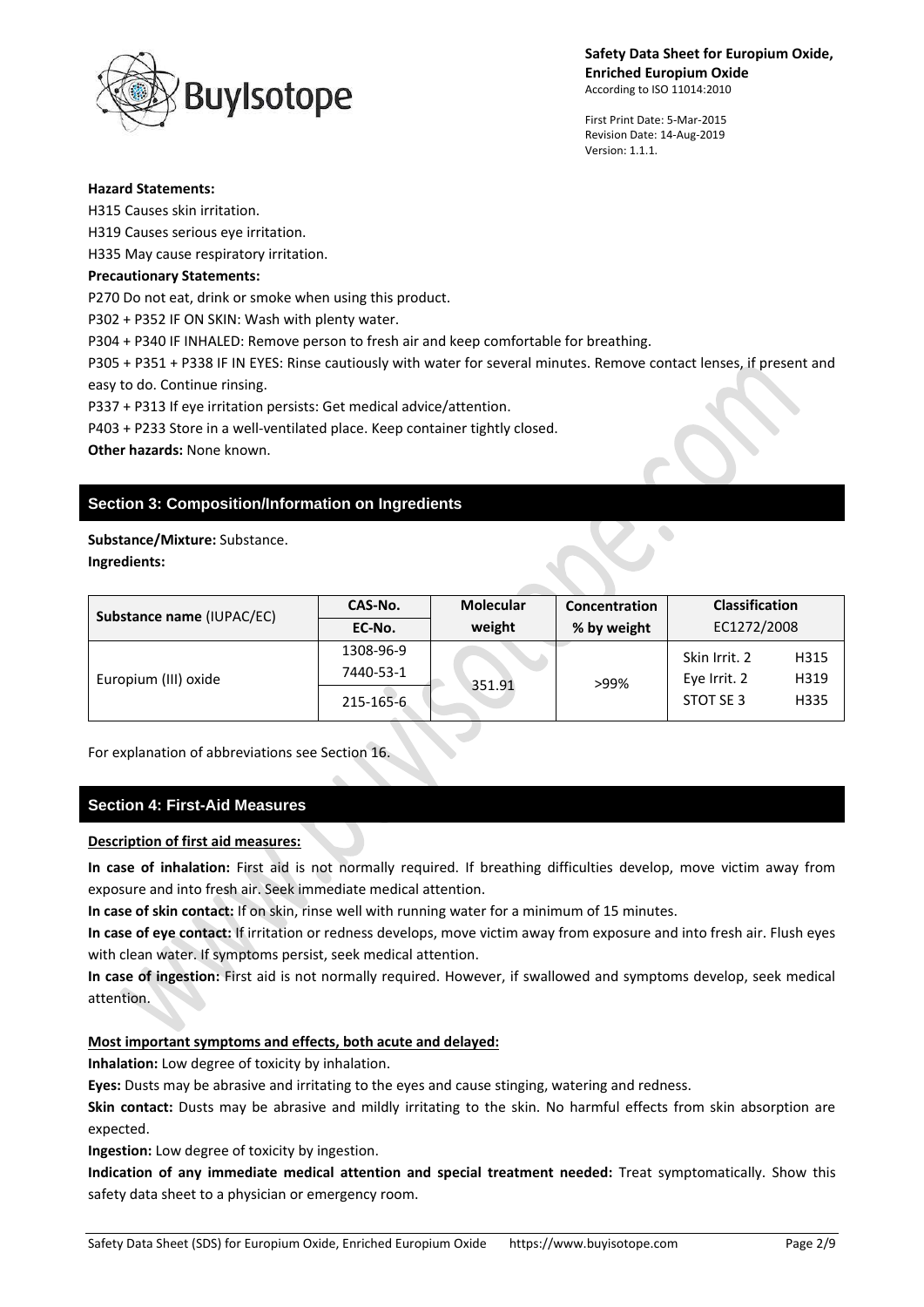

First Print Date: 5-Mar-2015 Revision Date: 14-Aug-2019 Version: 1.1.1.

# **Section 5: Fire-Fighting Measures**

#### **Extinguisher media:**

**Suitable extinguisher media:** Use water, carbon dioxide, dry chemical fire extinguishing agents, dry sand or dry ground dolomite.

**Unsuitable extinguishing media:** None known.

**Special hazards arising from the mixture:** None known.

**Advice for fire-fighters:** As in any fire, wear a self-contained breathing apparatus in pressure demand, MSHA/NIOSH (approved or equivalent), and full protective gear. Isolate immediate hazard area, keep unauthorized personnel out. Contain spill if it can be done with minimal risk. Move undamaged containers from immediate hazard area if it can be done with minimal risk. Cool equipment exposed to fire with water, if it can be done with minimal risk.

**Further information:** Standard procedure for chemical fires. Use extinguishing measures that are appropriate to local circumstances and the surrounding environment.

# **Section 6: Accidental Release Measures**

#### **Personal precautions, protective equipment and emergency procedures:**

**Personal precautions:** Use personal protective equipment. Ensure adequate ventilation.

**Environmental precautions:** Prevent product from entering drains. Prevent further leakage or spillage if safe to do so. Local authorities should be advised if significant spillages cannot be contained.

#### **Methods for containment and cleaning up:**

**Methods for cleaning up:** Do not dispose of spill by dumping into public sewer or any other unauthorized waste treatment system. Spill should be swept up and properly prepared for disposal.

#### **Reference to other sections:**

Treat recovered material as described in the section "Disposal considerations".

### **Section 7: Handling and Storage**

#### **Precautions for safe handling:**

**Advice on safe handling:** Use appropriate respiratory protection when exposure exceeds the established limits. Wash thoroughly after handling. Remove contaminated clothing and wash before reuse. Avoid contact with eyes, skin, and clothing. Avoid ingestion and inhalation.

**Hygiene measures:** Do not eat, drink or smoke when using this product.

#### **Conditions for safe storage, including incompatibilities:**

**Requirements for storage areas and containers:** Store in a cool, dry place. Keep container closed when not in use. Protect container against physical damage.

# **Section 8: Exposure Controls/Personal Protection**

#### **Control parameters:**

**Occupational exposure limits:** TLV (ACGIH): 10 mg/m<sup>3</sup>, total dust.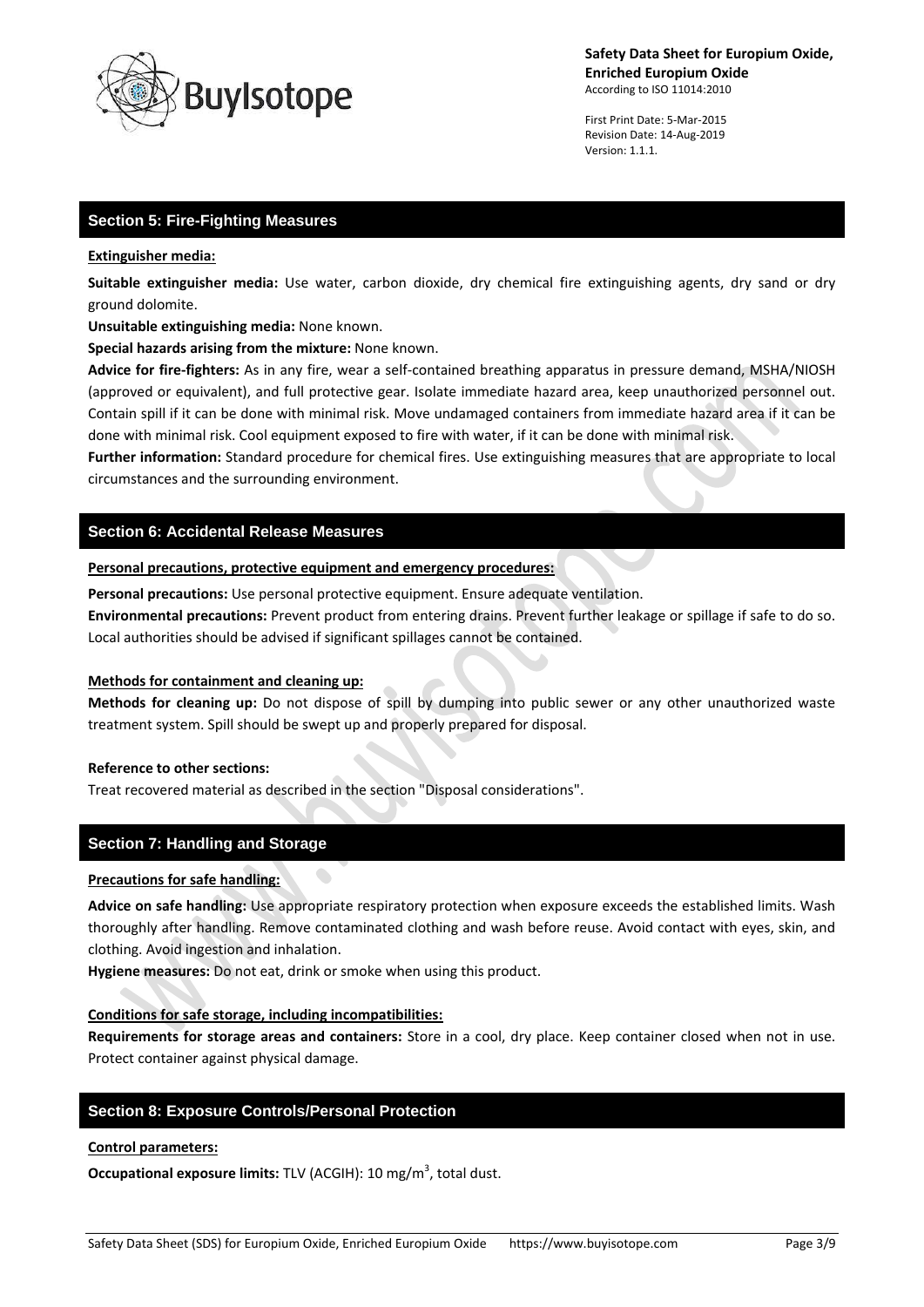



First Print Date: 5-Mar-2015 Revision Date: 14-Aug-2019 Version: 1.1.1.

#### **Exposure controls:**

**Appropriate engineering controls:** Add ventilation capacity if current environment cannot maintain airborne concentrations below the established exposure limit. A source of clean water should be available in the work area for flushing eyes and skin.

### **Individual protection measures, such as personal protective equipment:**

**Eye/face protection:** Use safety glasses. If there is a potential for exposure to particles which could cause eye discomfort, wear chemical goggles.

**Hand protection:** Use chemical resistant gloves. Examples of preferred glove barrier materials include: Butyl rubber, Neoprene, Nitrile/butadiene rubber, Polyethylene, Ethyl vinyl alcohol laminate, polyvinyl alcohol, Polyvinyl chloride. **Body protection:** Wear protective clothing as appropriate.

**Respiratory protection:** To avoid inhalation wear dust mask or self-contained respiratory device.

# **Section 9: Physical and Chemical Properties**

### **Information on basic physical and chemical properties**

**Appearance (form):** Solid (powder). **Colour:** White. **Odour:** Odourless. **Odour threshold:** No data available. **Molecular Weight:** 351.91 **pH (concentration):** No data available. **Melting point/range (°C):** 2291 °C

**Boiling point/range (°C):** 4118 °C **Freezing point (°C):** No data available.

**Flash point (°C):** No data available.

**Evaporation rate:** No data available.

**Flammability (solid, gas):** No data available.

**Ignition temperature (°C):** No data available.

**Upper/lower flammability/explosive limits:** No data available.

**Vapour pressure (20 °C):** 0

**Vapour density:** No data available.

**Relative density (25 °C):** 7.4200g/cm<sup>3</sup>

**Water solubility (g/L) at 20 °C:** Insoluble.

**n-Octanol/Water partition coefficient**: No data available.

**Auto-ignition temperature:** No data available.

**Decomposition temperature:** No data available.

**Viscosity, dynamic (mPa s):** No data available.

**Explosive properties:** The substance or mixture is not classified as explosive.

**Oxidising properties:** The substance or mixture is not classified as oxidizing.

# **Section 10: Stability and Reactivity**

**Reactivity:** No dangerous reaction known under conditions of normal use.

**Chemical stability:** Stable under normal conditions.

**Possibility of hazardous reactions:** No dangerous reaction known under conditions of normal use. **Conditions to avoid:** Strong oxidants.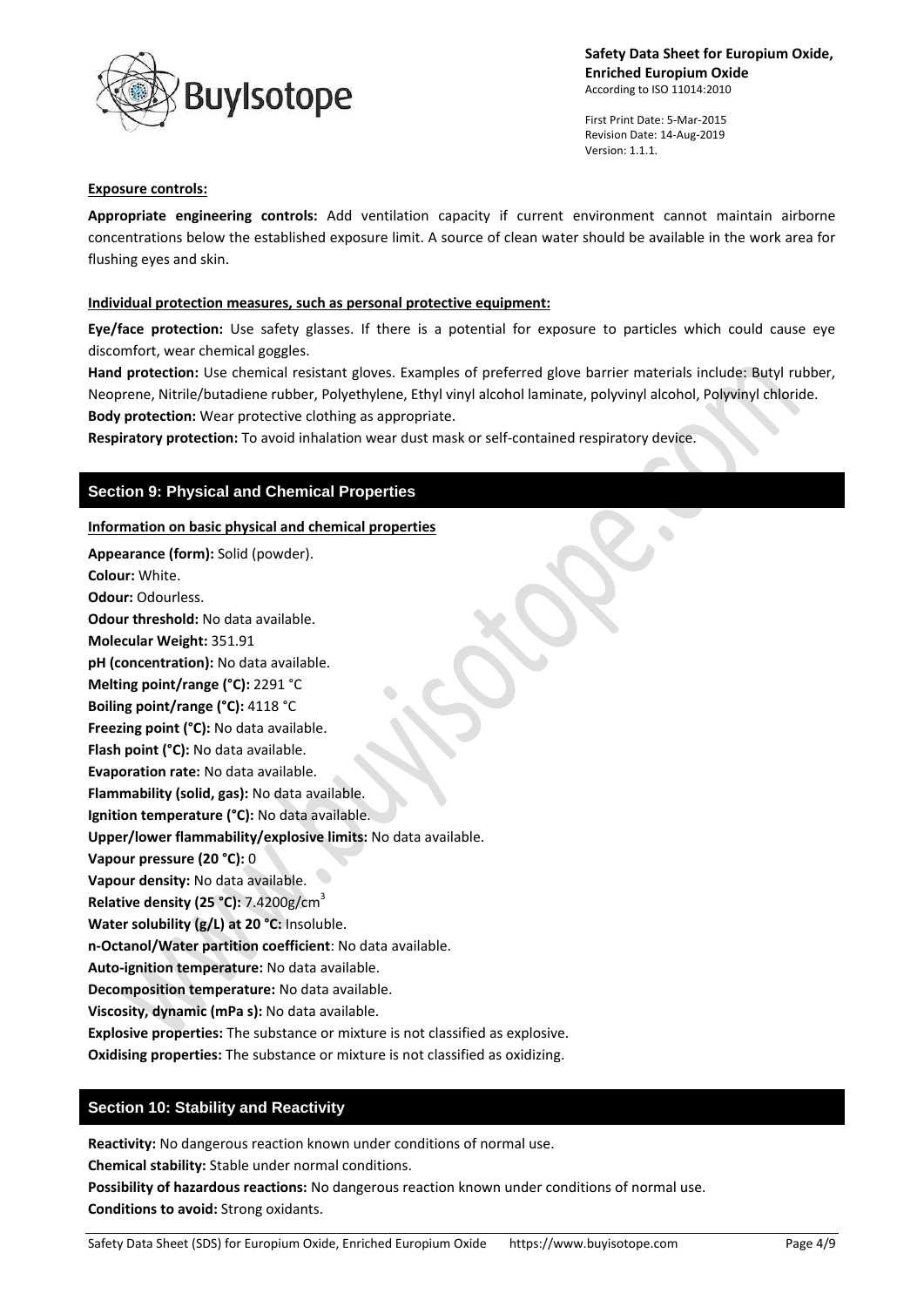

First Print Date: 5-Mar-2015 Revision Date: 14-Aug-2019 Version: 1.1.1.

**Incompatible materials:** Strong acids. **Hazardous decomposition products:** None known.

# **Section 11: Toxicological Information**

**Information on toxicological effects:**

**Acute Toxicity:**  $LD_{50}$  > 5000 mg/kg (rat).

### **Classification according to GHS (1272/2008/EG, CLP)**

**Skin corrosion/irritation:**

Causes skin irritation. **Serious eye damage/eye irritation:** Causes serious eye irritation. **Respiratory or skin sensitisation:**

Not classified based on available information.

### **Germ cell mutagenicity:**

Not classified based on available information. **Carcinogenicity:** Not classified based on available information.

**Reproductive toxicity:**

Not classified based on available information.

**Specific target organ toxicity – single exposure (STOT):**

May cause respiratory irritation.

**Specific target organ toxicity (STOT) – repeated exposure:**

Not classified based on available information.

# **Aspiration toxicity:**

Not classified based on available information.

# **Section 12: Ecological Information**

**Toxicity:** No data available. **Persistence and degradability:** No data available. **Bioaccumulative potential:** No data available. **Mobility in soil:** No data available. **Results of PBT& vPvB assessment:** Not relevant. **Other adverse effects:** No data available.

# **Section 13: Disposal Considerations**

**Waste treatment methods:** This material, if discarded as produced, is not an RCRA "listed" hazardous waste. However, it should be fully characterized prior to disposal. Chemical or physical changes to the material may alter the disposal requirements. Along with properly characterizing all waste materials, consult state and local regulations regarding the proper disposal of this material.

# **Section 14: Transport Information**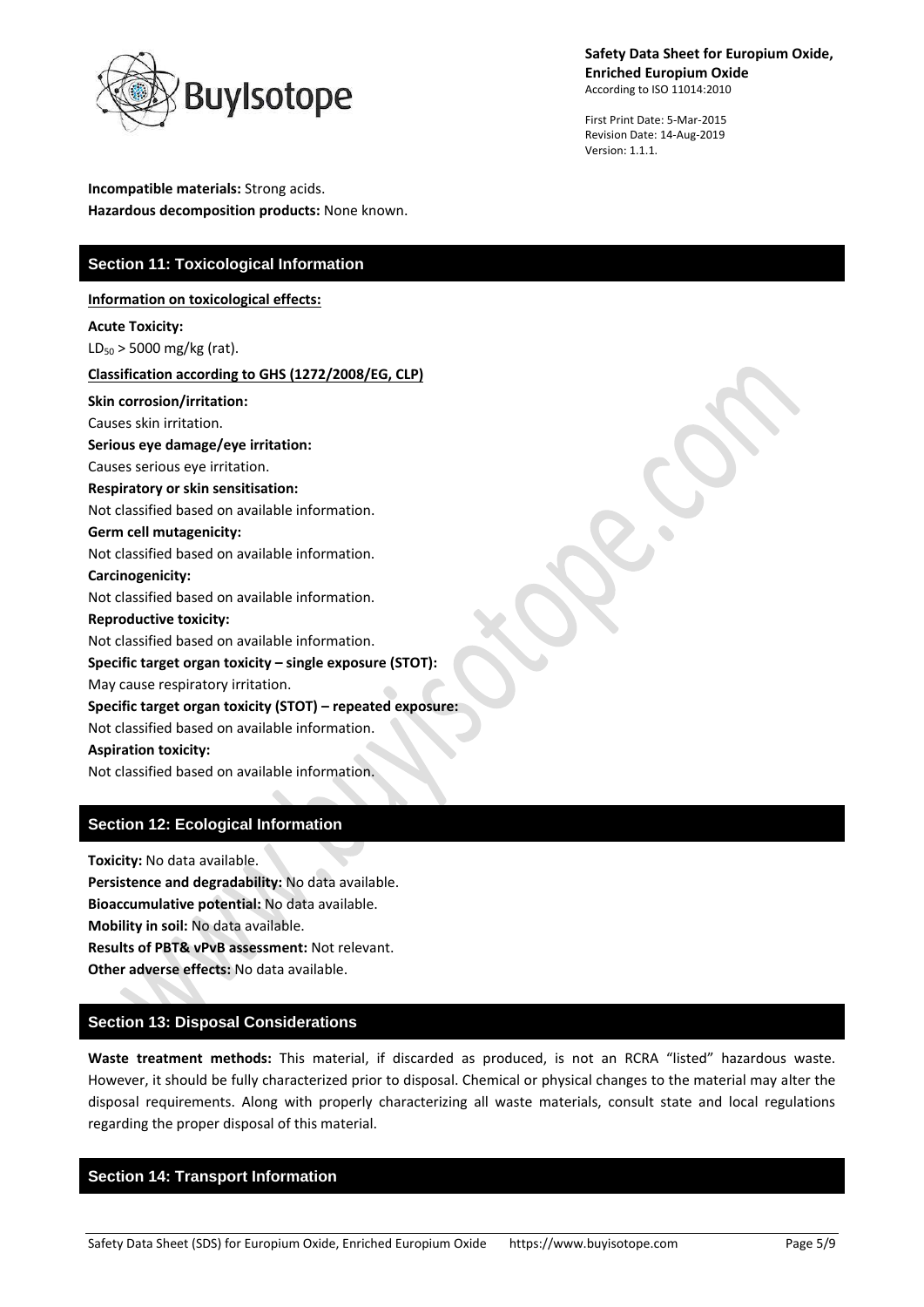

First Print Date: 5-Mar-2015 Revision Date: 14-Aug-2019 Version: 1.1.1.

**UN number:** Not regulated as a dangerous good.

**UN proper shipping name:** Not regulated as a dangerous good.

**Transport hazard class(es):** Not regulated as a dangerous good.

**Packing group:** Not regulated as a dangerous good.

**Environmental hazards:** Not regulated as a dangerous good.

**Special precautions for user:** Not dangerous goods in the meaning of ADR/RID, ADN, IMDG-Code, ICAO/IATA-DGR. **Transport in bulk according to Annex II of Marpol and the IBC Code:** Not applicable.

# **Section 15: Regulatory Information**

### **EU regulations:**

**Regulation (EC) No. 1005/2009 on substances that deplete the ozone layer, Annex I and II, as amended** Not listed.

**Regulation (EC) No. 850/2004 on persistent organic pollutants, Annex I**

Not listed.

**Regulation (EU) No. 649/2012 concerning the export and import of dangerous chemicals, Annex I, Part 1 as amended**

Not listed.

**Regulation (EU) No. 649/2012 concerning the export and import of dangerous chemicals, Annex I, Part 2 as amended**

Not listed.

**Regulation (EU) No. 649/2012 concerning the export and import of dangerous chemicals, Annex I, Part 3 as amended**

Not listed.

**Regulation (EU) No. 649/2012 concerning the export and import of dangerous chemicals, Annex V as amended** Not listed.

**Regulation (EC) No. 166/2006 Annex II Pollutant Release and Transfer Registry**

Not listed.

**Regulation (EC) No. 1907/2006, REACH Article 59(10) Candidate List as currently published by ECHA** Not listed.

# **Authorisations:**

**Regulation (EC) No. 1907/2006, REACH Annex XIV Substances subject to authorization, as amended** Not listed.

# **Restrictions on use:**

**Regulation (EC) No. 1907/2006 Annex XVII Substances subject to restriction on marketing and use** Not regulated.

**Regulation (EC) No. 1907/2006, REACH Annex XVII Substances subject to restriction on marketing and use as amended**

Not listed.

**Directive 2004/37/EC on the protection of workers from the risks related to exposure to carcinogens and mutagens at work**

Not regulated.

**Directive 92/85/EEC: on the safety and health of pregnant workers and workers who have recently given birth or are breastfeeding.**

Not regulated.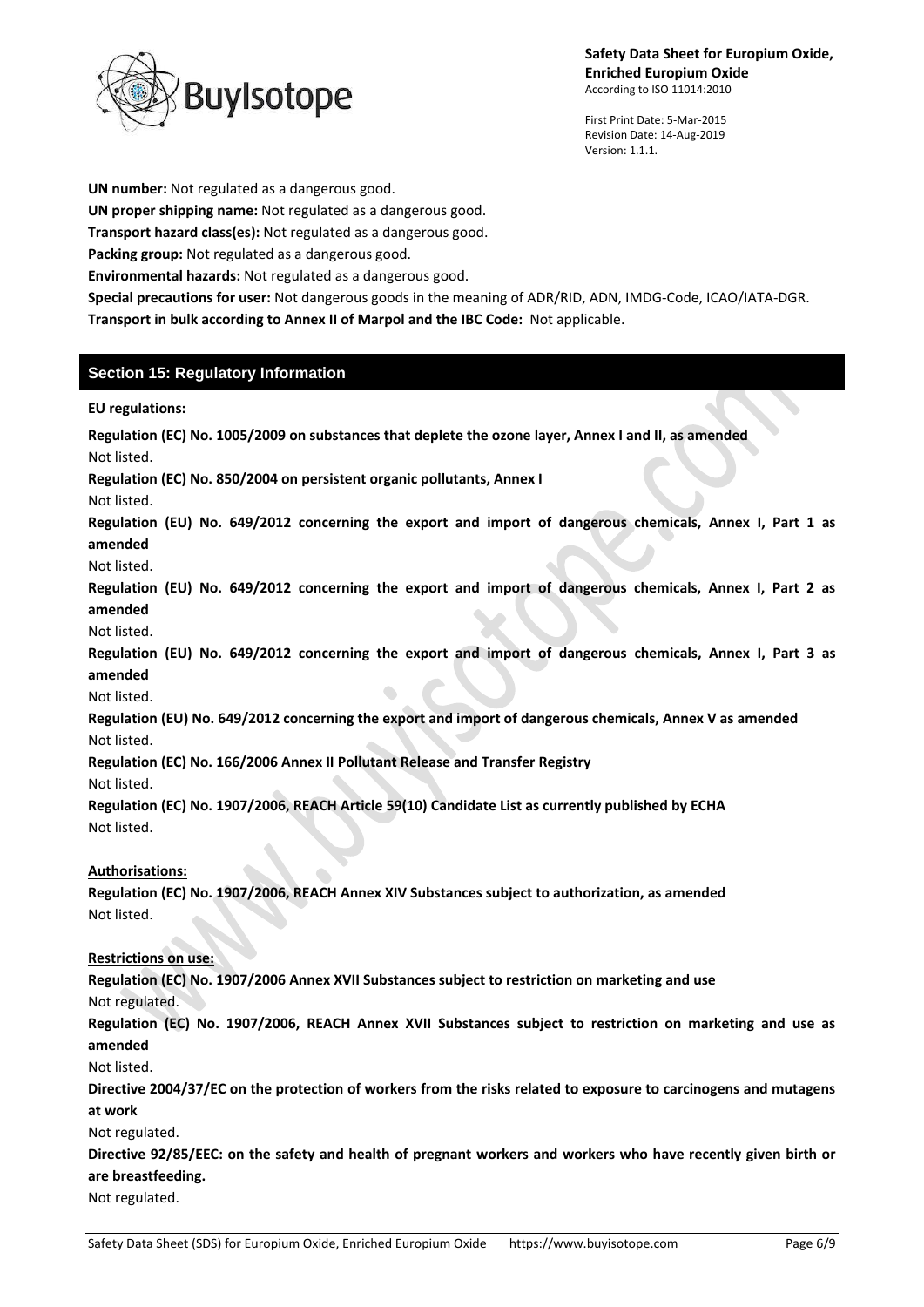

First Print Date: 5-Mar-2015 Revision Date: 14-Aug-2019 Version: 1.1.1.

#### **Other EU regulations:**

**Directive 2012/18/EU on major accident hazards involving dangerous substances**

Not listed.

**Directive 98/24/EC on the protection of the health and safety of workers from the risks related to chemical agents at work.**

Always applicable.

**Directive 94/33/EC on the protection of young people at work**

Not listed.

**Other regulations:** The product is classified and labelled in accordance with EC directives or respective national laws. This Safety Data Sheet complies with the requirements of Regulation (EC) No 1907/2006, as amended.

### **US Federal Regulations:**

**SARA 302 Components:** No chemicals in this material are subject to the reporting requirements of SARA Title III, Section 302.

**SARA 313 Components**: This material does not contain any chemical components with known CAS numbers that exceed the threshold (de minimis) reporting levels established by SARA Title III, Section 313.

**SARA 311/312 Hazards**: Acute health hazard

**US State Regulations:**

**Mississippi Right to Know Components:** No components are subject to the Massachusetts Right to Know Act.

**Pennsylvania Right to Know Components:** Europium (III) oxide / CAS No. 1308-96-9

**New Jersey Right to Know Components:** Europium (III) oxide / CAS No. 1308-96-9

**California Prop. 65 Components:** This product does not contain any chemicals known to the State of California to cause cancer, birth defects, or any other reproductive harm.

**National regulations:** Follow national regulation for work with chemical agents.

**Chemical safety assessment:** No Chemical Safety Assessment has been carried out.

# **Section 16: Other Information**

### **List of abbreviations:**

ACGIH American Conference of Governmental Industrial Hygienists

ADR European Agreement Concerning the International Carriage of Dangerous Goods by Road

ALARA As Low As Is Reasonably Achievable

AMU Atomic Mass Unit

ANSI American National Standards Institute

BLS Basic Life Support

CAM Continuous Air Monitor

CAS Chemical Abstracts Service (division of the American Chemical Society)

CEN European Committee for Standardization

CERCLA Comprehensive Environmental Response Compensation and Liability Act

CLP Classification, Labelling and Packaging (European Union)

CPR Controlled Products Regulations (Canada)

CWA Clean Water Act (USA)

DAC Derived Air Concentration (USA)

DOE United States Department of Energy (USA)

DOT United States Department of Transportation (USA)

DSL Domestic Substances List (Canada)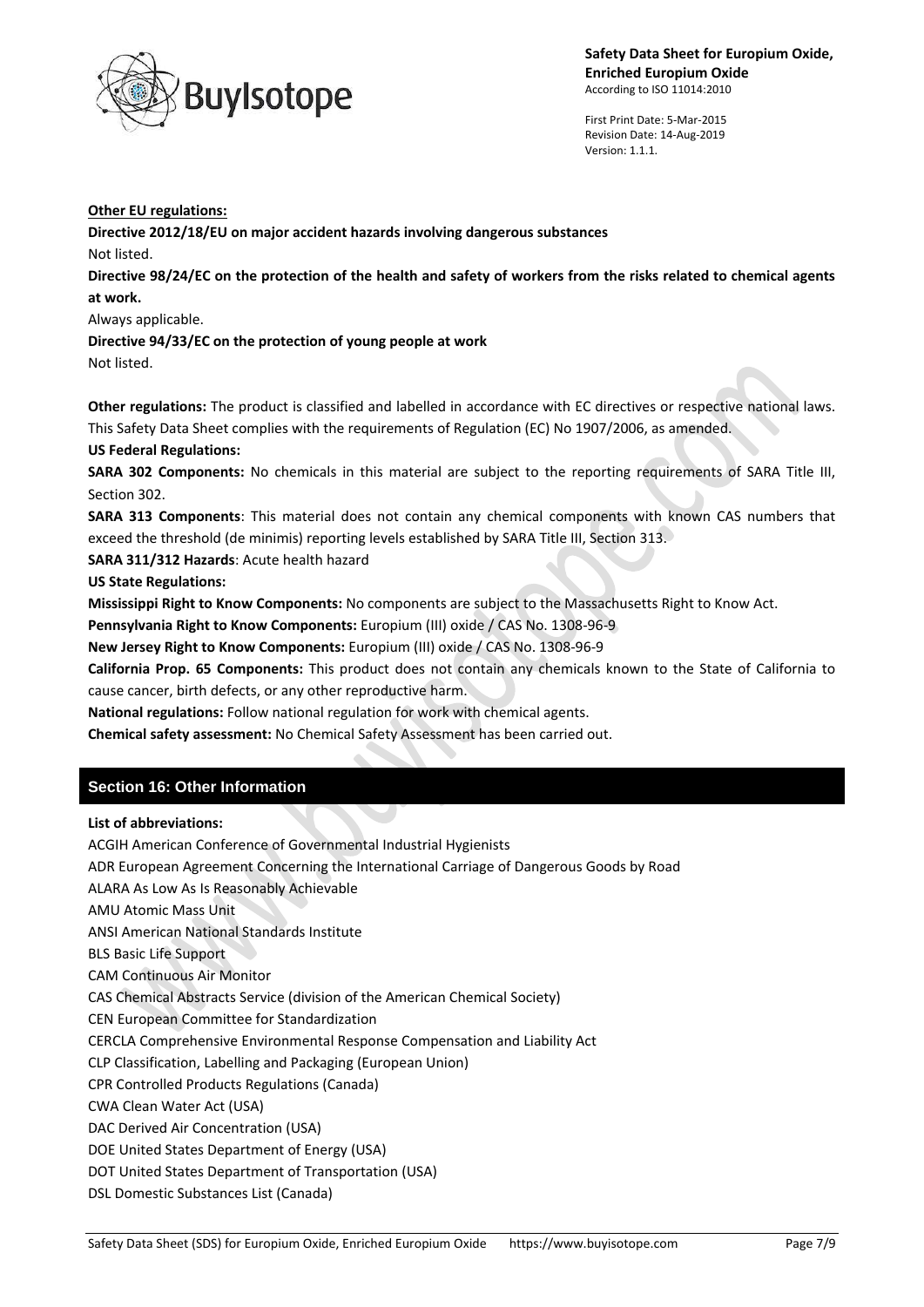

First Print Date: 5-Mar-2015 Revision Date: 14-Aug-2019 Version: 1.1.1.

EC50 Half Maximal Effective Concentration EINECS European Inventory of Existing Commercial Chemical Substances EHS Environmentally Hazardous Substance ELINCS European List of Notified Chemical Substances EMS Emergency Response Procedures for Ships Carrying Dangerous Goods EPA Environmental Protection Agency (USA) EPCRA Emergency Planning and Community Right-To-Know Act (EPCRA) of 1986 GHS Globally Harmonized System HMIS Hazardous Materials Identification System (USA) IARC International Agency for Research on Cancer IATA International Air Transport Association IBC Intermediate Bulk Containers ICAO International Civil Aviation Organization IDLH Immediately Dangerous to Life or Health IMDG International Maritime Code for Dangerous Goods LC50 Lethal concentration, 50 percent LD50 Lethal dose, 50 percent LDLO Lethal Dose Low LOEC Lowest-Observed-Effective Concentration MARPOL International Convention for the Prevention of Pollution from Ships MSHA Mine Safety and Health Administration (USA) NCRP National Council on Radiation Protection & Measurements (USA) NDSL Non-Domestic Substances List (Canada) NFPA National Fire Protection Association (USA) NIOSH National Institute for Occupational Safety and Health (USA) NOEC No Observed Effect Concentration N.O.S. Not Otherwise Specified NRC Nuclear Regulatory Commission (USA) NTP National Toxicology Program (USA) OSHA Occupational Safety and Health Administration (USA) PBT Persistent Bioaccumulative and Toxic Chemical PEL Permissible Exposure Limit PIH Poisonous by Inhalation Hazard RCRA Resource Conservation and Recovery Act (USA) RCT Radiation Control Technician REACH Registration, Evaluation, Authorisation and Restriction of Chemicals (Europe) RID Regulations Concerning the International Transport of Dangerous Goods by Rail RTECS Registry of Toxic Effects of Chemical Substances SARA Superfund Amendments and Reauthorization Act (USA) TDG Transportation of Dangerous Goods (Canada) TIH Toxic by Inhalation Hazard TLV Threshold Limit Value TPQ Threshold Planning Quantity TSCA Toxic Substances Control Act TWA Time Weighted Average UN United Nations (Number) VOC Volatile Organic Compound